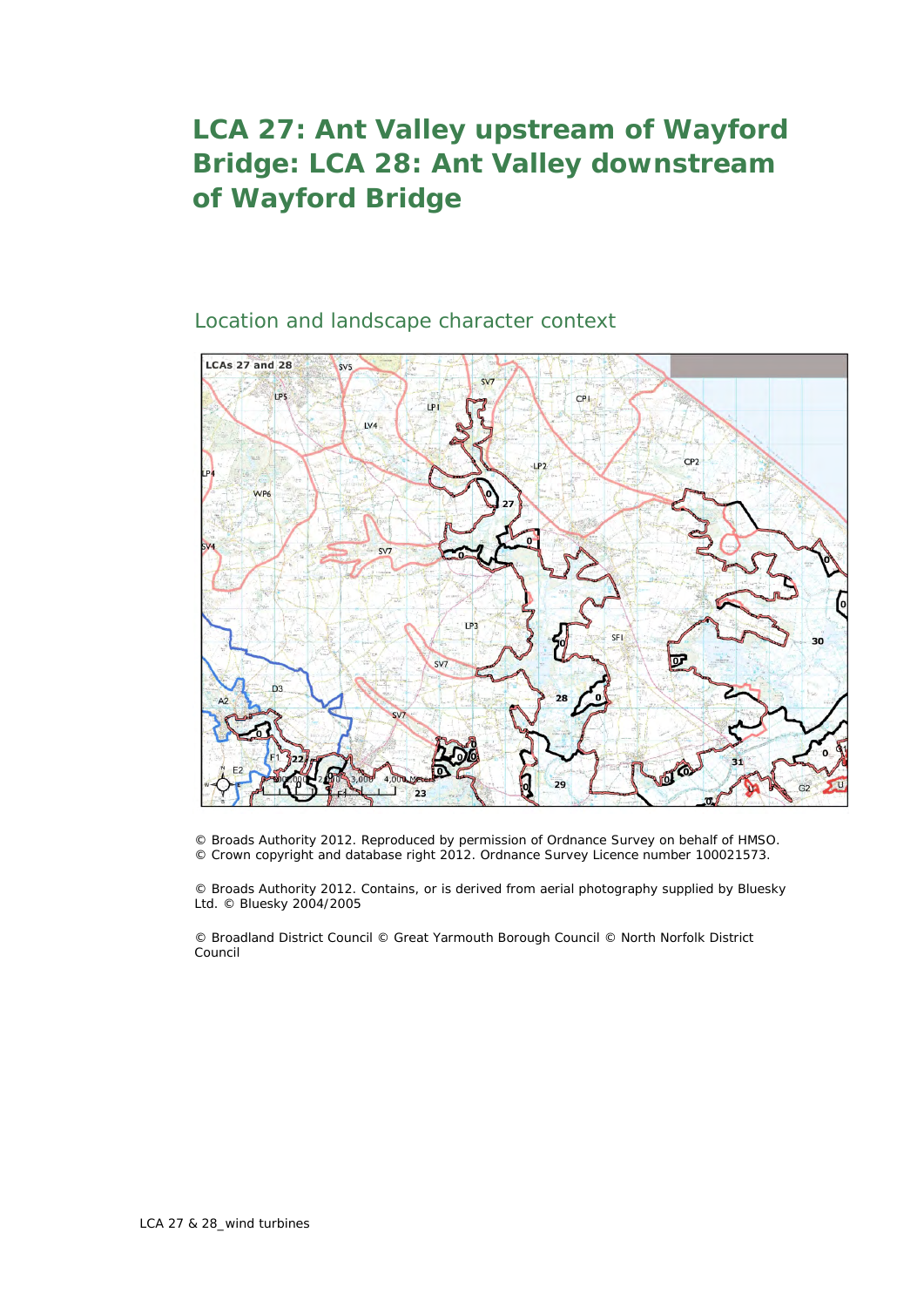## *Landscape Sensitivity Assessment for Wind Turbines*

| <b>Criteria</b>                                                                                                                                                                                                                                                                                                                                                                                                                                                                                                                                                                                                                                                                                                               | <b>Lower sensitivity</b>                                                                                                                                                                                                                                                                                                                                                                                                                                                                                                                                                                                                                                                                                                                                                        |  |  | <b>Higher sensitivity</b> |  |  |  |  |  |
|-------------------------------------------------------------------------------------------------------------------------------------------------------------------------------------------------------------------------------------------------------------------------------------------------------------------------------------------------------------------------------------------------------------------------------------------------------------------------------------------------------------------------------------------------------------------------------------------------------------------------------------------------------------------------------------------------------------------------------|---------------------------------------------------------------------------------------------------------------------------------------------------------------------------------------------------------------------------------------------------------------------------------------------------------------------------------------------------------------------------------------------------------------------------------------------------------------------------------------------------------------------------------------------------------------------------------------------------------------------------------------------------------------------------------------------------------------------------------------------------------------------------------|--|--|---------------------------|--|--|--|--|--|
|                                                                                                                                                                                                                                                                                                                                                                                                                                                                                                                                                                                                                                                                                                                               |                                                                                                                                                                                                                                                                                                                                                                                                                                                                                                                                                                                                                                                                                                                                                                                 |  |  |                           |  |  |  |  |  |
| 1.Scenic and<br>special qualities                                                                                                                                                                                                                                                                                                                                                                                                                                                                                                                                                                                                                                                                                             | Many of the special qualities which are sensitive to wind turbines are<br>represented in both areas 27 and 28, specifically the sense of tranquillity<br>and wildness evident in much of the Ant Valley, which would be sensitive to<br>noise and movement introduced by turbines. The 'local character of<br>beautiful churches and quiet villages' is particularly represented in<br>settlements in area 28 e.g. vernacular settlements such as Neatishead and<br>Irstead. This local character would be sensitive in view of the small scale,<br>traditional settlement pattern.                                                                                                                                                                                             |  |  |                           |  |  |  |  |  |
|                                                                                                                                                                                                                                                                                                                                                                                                                                                                                                                                                                                                                                                                                                                               |                                                                                                                                                                                                                                                                                                                                                                                                                                                                                                                                                                                                                                                                                                                                                                                 |  |  |                           |  |  |  |  |  |
| 2.Enclosure and<br>scale                                                                                                                                                                                                                                                                                                                                                                                                                                                                                                                                                                                                                                                                                                      | Both areas 27 and 28 are predominantly enclosed, wooded landscapes of<br>intimate spatial scale, with subtly perceived valley sides masked by carr<br>woodlands which provide physical and visual containment. This would be<br>sensitive to turbines as such landscape features are visually important and<br>often define landscape scale. However, within area 28 it should be noted<br>that there is considerable variation in landscape scale, due the presence of<br>more expansive areas of marsh and of Barton Broad, which is the second<br>largest broad in the Executive Area. The presence of wind pumps in area<br>28 and, seasonally of sailing boats in both areas, provide human scale<br>indicators in the landscape, increasing sensitivity to wind turbines. |  |  |                           |  |  |  |  |  |
|                                                                                                                                                                                                                                                                                                                                                                                                                                                                                                                                                                                                                                                                                                                               |                                                                                                                                                                                                                                                                                                                                                                                                                                                                                                                                                                                                                                                                                                                                                                                 |  |  |                           |  |  |  |  |  |
| 3.Landscape and<br>land cover<br>pattern                                                                                                                                                                                                                                                                                                                                                                                                                                                                                                                                                                                                                                                                                      | Both areas 27 and 28 display a varied landscape mosaic of carr woodland,<br>marsh and fen, reed ronds and sinuous river with riparian vegetation, whilst<br>area 28 is also defined by a series of broads, often with intricate reeded<br>edges. As such, this diversity of landscape elements and texture would be<br>sensitive to wind turbines. This is reinforced by the presence of human<br>scale indicators within both character areas e.g. small scale settlement in<br>both areas, presence of wind pumps in area 28.                                                                                                                                                                                                                                                 |  |  |                           |  |  |  |  |  |
|                                                                                                                                                                                                                                                                                                                                                                                                                                                                                                                                                                                                                                                                                                                               |                                                                                                                                                                                                                                                                                                                                                                                                                                                                                                                                                                                                                                                                                                                                                                                 |  |  |                           |  |  |  |  |  |
| Skylines are predominantly undeveloped in both areas 27 and 28, with the<br>exception of localised areas of settlement which form the horizon e.g. East<br>Ruston (area 27) and the traditional waterside settlement and staithe at<br>Stalham (area 28), and occasional traditional wind pumps within area 28.<br>4.Skylines<br>The wooded skyline forming a backdrop to reed fringed rivers, areas of<br>open water, marsh and fen is distinctive to both areas, and, together with<br>the mainly undeveloped nature of the horizon, would be sensitive to wind<br>turbine development. This is due to the potential for turbines and other<br>related infrastructure such as pylons to detract from such skyline features. |                                                                                                                                                                                                                                                                                                                                                                                                                                                                                                                                                                                                                                                                                                                                                                                 |  |  |                           |  |  |  |  |  |
|                                                                                                                                                                                                                                                                                                                                                                                                                                                                                                                                                                                                                                                                                                                               |                                                                                                                                                                                                                                                                                                                                                                                                                                                                                                                                                                                                                                                                                                                                                                                 |  |  |                           |  |  |  |  |  |
| 5. Perception and<br>experience of the<br>landscape                                                                                                                                                                                                                                                                                                                                                                                                                                                                                                                                                                                                                                                                           | Both of the character areas have an essentially tranquil rural character with<br>little human disturbance and which would be sensitive to wind energy<br>development. This is particularly the case in area 28 which has a very<br>lightly settled character and an often remote, largely inaccessible quality<br>other than by boat. More modern areas of settlement edge within area 27,<br>such as at Dilham and East Ruston create localised intrusions, however both<br>landscape character areas would be sensitive overall to wind turbine<br>development in perceptual terms.                                                                                                                                                                                           |  |  |                           |  |  |  |  |  |
|                                                                                                                                                                                                                                                                                                                                                                                                                                                                                                                                                                                                                                                                                                                               |                                                                                                                                                                                                                                                                                                                                                                                                                                                                                                                                                                                                                                                                                                                                                                                 |  |  |                           |  |  |  |  |  |
| 6.Historic<br>landscape<br>character                                                                                                                                                                                                                                                                                                                                                                                                                                                                                                                                                                                                                                                                                          | A strong distribution of sensitive historic landscape types is apparent in<br>both areas 27 and 28. For example ancient woodland within area 27 at<br>Potter's Grove, plus areas of freshwater fen and 17 <sup>th</sup> century and later<br>rectilinear grazing marshes of often small scale. Within area 28, the<br>medieval broads and areas of freshwater fen would also be sensitive to wind<br>turbines as they could affect the coherence of such features. Other aspects<br>of historic landscape character in area 28 are closely related to human scale<br>indicators which would be sensitive to turbines, such as historic wind pumps                                                                                                                               |  |  |                           |  |  |  |  |  |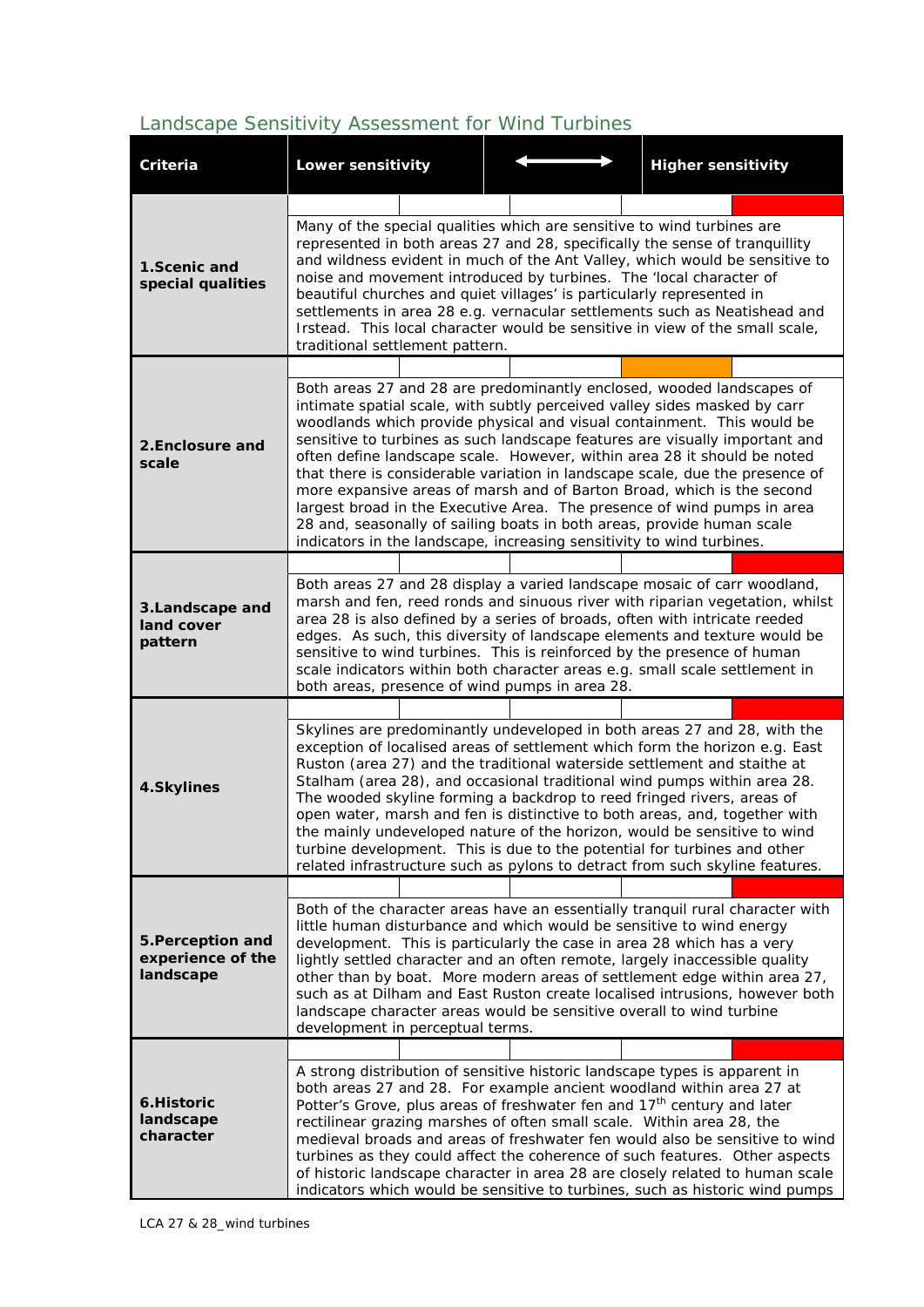|                                                                                                 | and areas of small, traditional vernacular settlement such as Neatishead,                                                                                                                                                                                                                                                                                                                                                                                                                                                                                                                                                                                                                                                              |       |                                 |       |  |  |  |  |
|-------------------------------------------------------------------------------------------------|----------------------------------------------------------------------------------------------------------------------------------------------------------------------------------------------------------------------------------------------------------------------------------------------------------------------------------------------------------------------------------------------------------------------------------------------------------------------------------------------------------------------------------------------------------------------------------------------------------------------------------------------------------------------------------------------------------------------------------------|-------|---------------------------------|-------|--|--|--|--|
|                                                                                                 | Barton Turf and Irstead.                                                                                                                                                                                                                                                                                                                                                                                                                                                                                                                                                                                                                                                                                                               |       |                                 |       |  |  |  |  |
| 7. Visual<br>sensitivities and<br>intervisibility<br>with areas<br>outside the<br><b>Broads</b> | Landscapes of intimate spatial scale and of contained visual character,<br>which define much of areas 27 and 28 would have the lowest sensitivity to<br>turbines in visual terms. However, open fen within area 27 and which have<br>higher intervisibility with adjacent landscapes beyond the Executive Area<br>(North Norfolk landscape character type Coastal Plain CP1/CP2 to the east<br>and the Low Plains Farmland type to the west - area LP1), and small parts<br>of area 28 which are intervisible with North Norfolk District landscape types<br>Settled Fen (area SF1) and Low Plain Farmland (area LP3), would be more<br>sensitive. This would result in a moderate overall sensitivity to turbines in<br>visual terms. |       |                                 |       |  |  |  |  |
|                                                                                                 |                                                                                                                                                                                                                                                                                                                                                                                                                                                                                                                                                                                                                                                                                                                                        |       |                                 |       |  |  |  |  |
| <b>Discussion on</b><br>landscape<br>sensitivity                                                | Areas 27 and 28 have a high overall landscape sensitivity to wind turbine<br>development in general. This is due to the representation of special<br>qualities in the areas which would be sensitive to such development. Also<br>the landscape pattern and scale, historic character and integrity, the sense<br>of remoteness and the presence of human scale indicators associated with<br>traditional wind pumps and vernacular settlement within area 28 in<br>particular.<br>This judgement also applies to large infrastructure for off shore wind farm<br>schemes, such as pylons.                                                                                                                                             |       |                                 |       |  |  |  |  |
|                                                                                                 | Land within the character areas                                                                                                                                                                                                                                                                                                                                                                                                                                                                                                                                                                                                                                                                                                        |       | Land outside the Executive Area |       |  |  |  |  |
|                                                                                                 | Small (0-20m)                                                                                                                                                                                                                                                                                                                                                                                                                                                                                                                                                                                                                                                                                                                          | $M-H$ | Small (0-20m)                   | $M$   |  |  |  |  |
|                                                                                                 | Medium (20-50m)                                                                                                                                                                                                                                                                                                                                                                                                                                                                                                                                                                                                                                                                                                                        | н     | Medium (20-50m)                 | $M-H$ |  |  |  |  |
|                                                                                                 | Large (50-70m)                                                                                                                                                                                                                                                                                                                                                                                                                                                                                                                                                                                                                                                                                                                         | н     | Large (50-70m)                  | н     |  |  |  |  |
|                                                                                                 | Very large (70m+)                                                                                                                                                                                                                                                                                                                                                                                                                                                                                                                                                                                                                                                                                                                      | н     | Very large (70m+)               | н     |  |  |  |  |
|                                                                                                 | Commentary:<br>Turbines within the smallest typology (0-20m) would respond more closely<br>to existing vertical scale elements within the landscape, such as historic<br>wind pumps, resulting in a slightly lower landscape sensitivity rating.<br>However, all larger turbine typologies could appear visually dominant in<br>these simple landscapes, hence the high sensitivity rating.                                                                                                                                                                                                                                                                                                                                            |       |                                 |       |  |  |  |  |
| Sensitivity to                                                                                  | Landscapes outside the Executive Area:                                                                                                                                                                                                                                                                                                                                                                                                                                                                                                                                                                                                                                                                                                 |       |                                 |       |  |  |  |  |
| different turbine<br>heights                                                                    | Relevant character areas and sensitivities are:                                                                                                                                                                                                                                                                                                                                                                                                                                                                                                                                                                                                                                                                                        |       |                                 |       |  |  |  |  |
|                                                                                                 | North Norfolk -<br>CP1/CP2 Coastal Plain: Open, undeveloped skylines are sensitive.<br>LP1 Edingthorpe to Honing Area: Evidence of some intervisibility with the<br>Broads although some larger woodlands provide screening (Bacton and<br>Honing Hall).<br>LP3 Worstead, Coltishall, Hoveton and Smallburgh: The area is intervisible<br>with the Broads landscape with views available from rising valley landform.<br>SF1 Stalham, Ludham and Potter Heigham: Sense of enclosure is increased<br>by the woodland fringe of adjoining Broads.                                                                                                                                                                                        |       |                                 |       |  |  |  |  |
|                                                                                                 | Fieldwork confirmed that outside the Executive Area, landscape sensitivity<br>to turbines is the same at the larger end of the typology scale. This is due<br>to the potential prominence such structures could have from the low, gently<br>sloping valley sides when viewed from within the Executive Area. There is<br>a slightly lower overall sensitivity to smaller turbines below 20 metres and<br>at the lower end of the 20-50 metre height range, due to the level of foiling<br>created by landscape features. However much would depend on siting and                                                                                                                                                                      |       |                                 |       |  |  |  |  |